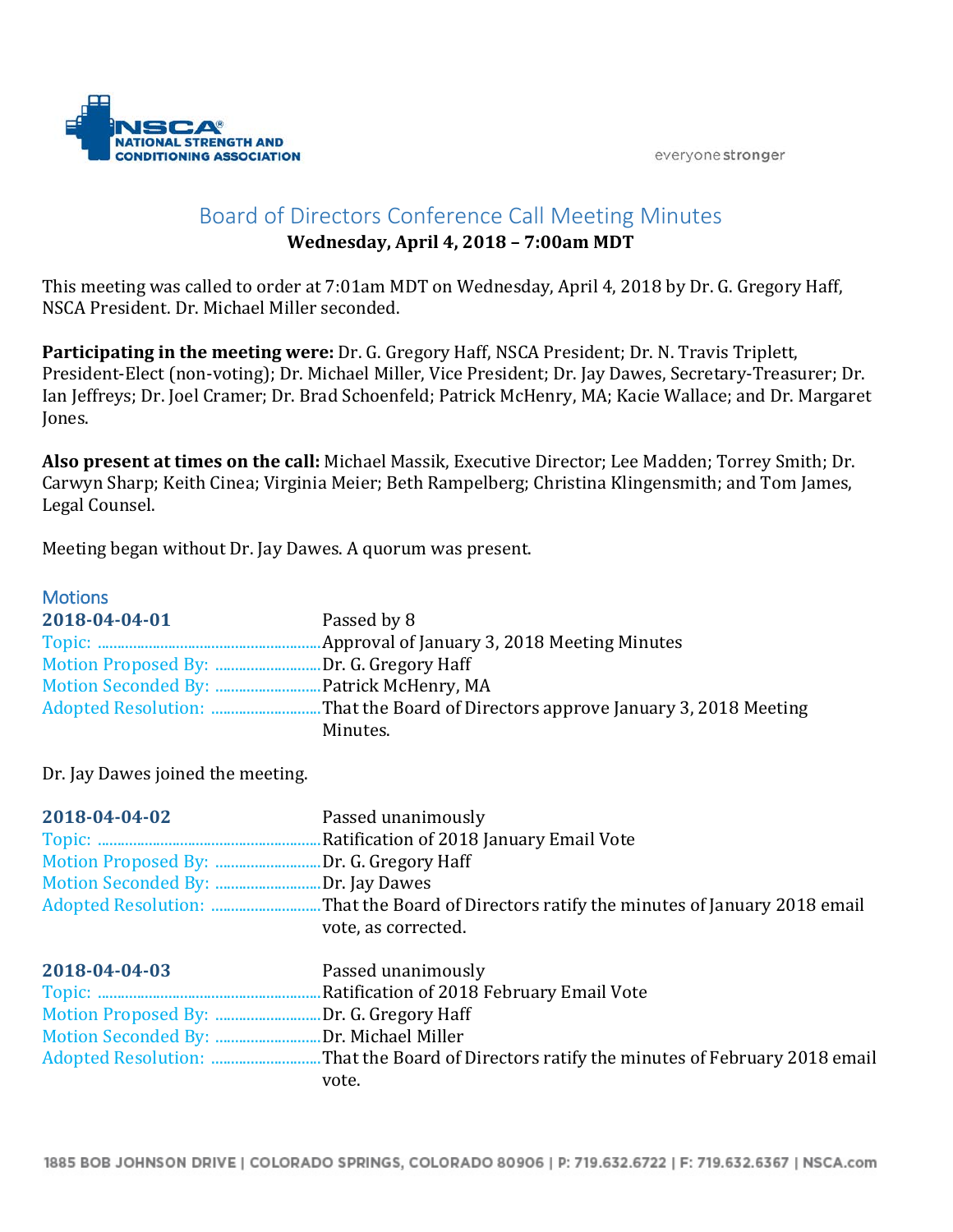

| 2018-04-04-04<br>Motion Seconded By: Dr. Jay Dawes | Passed unanimously<br>vote, as corrected.                                                                                     |
|----------------------------------------------------|-------------------------------------------------------------------------------------------------------------------------------|
| 2018-04-04-05                                      | Passed unanimously                                                                                                            |
|                                                    |                                                                                                                               |
| Motion Proposed By: Dr. Jay Dawes                  |                                                                                                                               |
|                                                    |                                                                                                                               |
|                                                    | Adopted Resolution: That the Board of Directors approve the 2018-2019 budget as<br>presented.                                 |
| 2018-04-04-06                                      | Passed unanimously                                                                                                            |
|                                                    |                                                                                                                               |
|                                                    |                                                                                                                               |
|                                                    |                                                                                                                               |
|                                                    | Adopted Resolution: That the Board of Directors approve Catherine King and Sara Terrell<br>to serve on the Women's Committee. |
| 2018-04-04-07                                      | Passed unanimously                                                                                                            |
|                                                    |                                                                                                                               |
|                                                    | Revision                                                                                                                      |
|                                                    |                                                                                                                               |
| Motion Seconded By: Dr. Jay Dawes                  |                                                                                                                               |
|                                                    | <b>Education Committee.</b>                                                                                                   |
| 2018-04-04-08                                      | Passed unanimously                                                                                                            |
|                                                    |                                                                                                                               |
| Motion Proposed By: Dr. Ian Jeffreys               |                                                                                                                               |
|                                                    |                                                                                                                               |
|                                                    |                                                                                                                               |
|                                                    | Kingsley to serve on the Membership Committee.                                                                                |
| 2018-04-04-09                                      | Passed unanimously                                                                                                            |
|                                                    |                                                                                                                               |
| Motion Proposed By: Dr. G. Gregory Haff            |                                                                                                                               |
| Motion Seconded By: Dr. Margaret Jones             |                                                                                                                               |
|                                                    | serve on the Conference Committee.                                                                                            |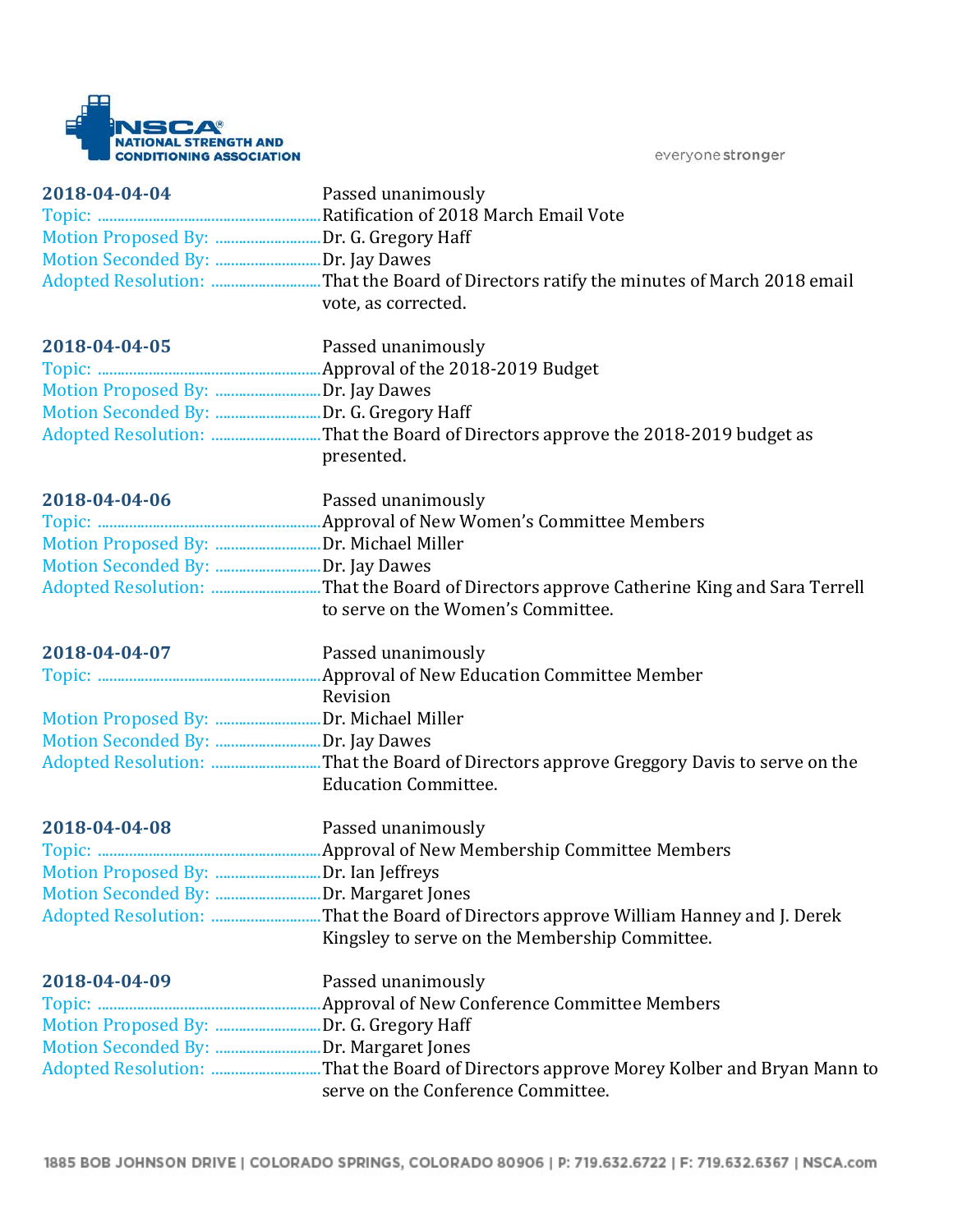

| 2018-04-04-10<br>Motion Proposed By: Dr. Joel Cramer<br>Motion Seconded By: Dr. Jay Dawes | Passed unanimously<br>to serve on the Certification Committee.                                                                 |
|-------------------------------------------------------------------------------------------|--------------------------------------------------------------------------------------------------------------------------------|
| 2018-04-04-11                                                                             | Passed unanimously                                                                                                             |
|                                                                                           | to CSCS Exam Registration                                                                                                      |
| Motion Proposed By: Dr. Joel Cramer                                                       |                                                                                                                                |
|                                                                                           |                                                                                                                                |
|                                                                                           |                                                                                                                                |
|                                                                                           | registration requirement as approved by the Certification Committee.                                                           |
| 2018-04-04-12                                                                             | Passed unanimously                                                                                                             |
|                                                                                           |                                                                                                                                |
|                                                                                           |                                                                                                                                |
|                                                                                           |                                                                                                                                |
|                                                                                           | the Bylaws of the National Strength and Conditioning Association<br>Foundation. These changes will be effective upon approval. |
| 2018-04-04-13                                                                             | Passed as Amended                                                                                                              |
|                                                                                           |                                                                                                                                |
|                                                                                           |                                                                                                                                |
|                                                                                           |                                                                                                                                |
|                                                                                           |                                                                                                                                |
|                                                                                           | Lawrence Judge, Bryan Mann, Eric Ryan, Matt Stock, and Michael                                                                 |
|                                                                                           | Waller as Fellows of the NSCA as recommended by the Fellowship                                                                 |
|                                                                                           | Review Committee.                                                                                                              |
|                                                                                           | That the Board of Directors approve Steve Bliss, Nicole Dabbs,                                                                 |
|                                                                                           | Lawrence Judge, Bryan Mann, Eric Ryan, Matt Stock, and Michael                                                                 |
|                                                                                           | Waller as Fellows of the NSCA as recommended by the Fellowship                                                                 |
|                                                                                           | Review Committee, pending a confirmation of member in good                                                                     |
|                                                                                           | standing.                                                                                                                      |